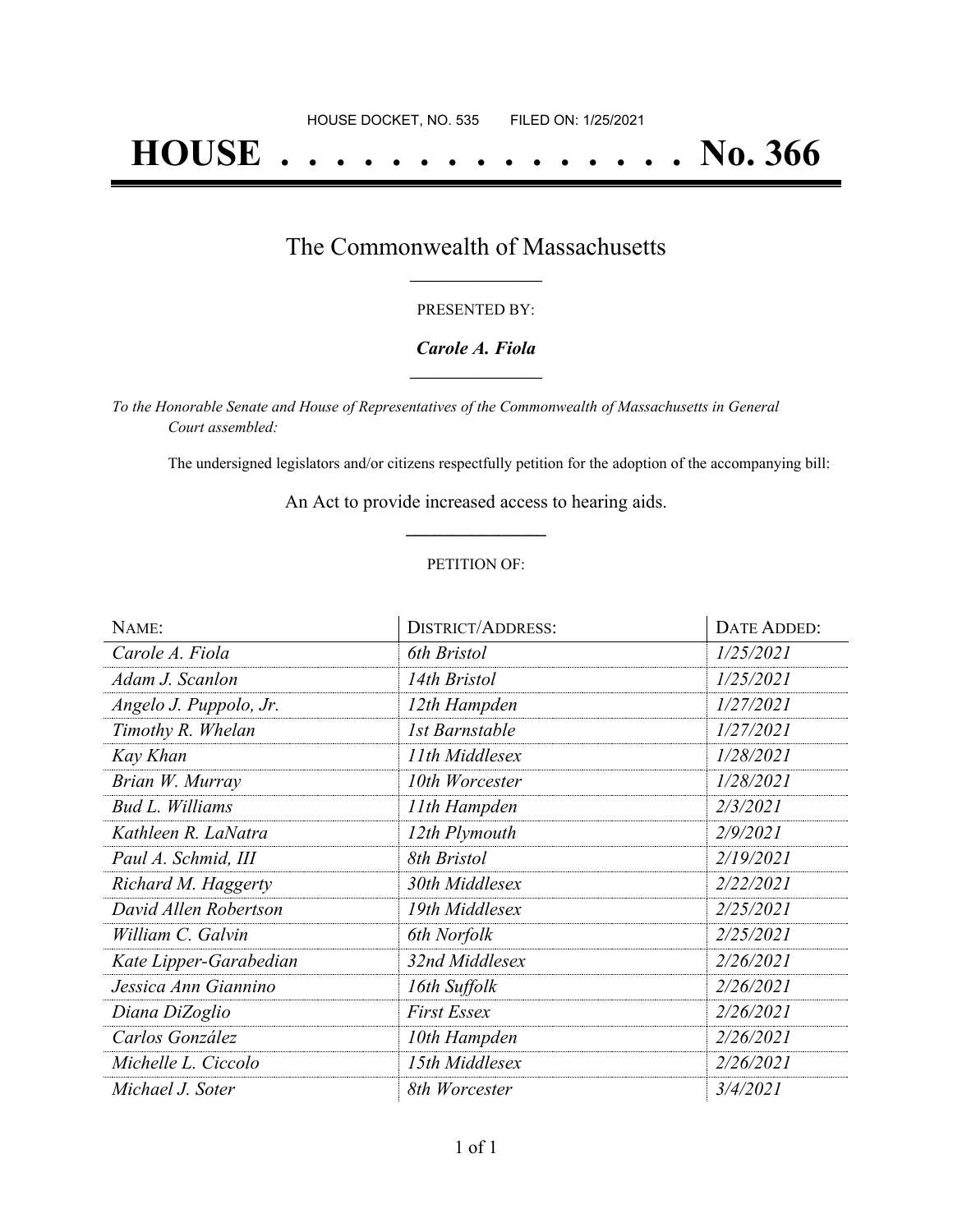## **HOUSE . . . . . . . . . . . . . . . No. 366**

By Ms. Fiola of Fall River, a petition (accompanied by bill, House, No. 366) of Carole A. Fiola and others for legislation to provide increased access to hearing aids. Consumer Protection and Professional Licensure.

### [SIMILAR MATTER FILED IN PREVIOUS SESSION SEE HOUSE, NO. *4298* OF 2019-2020.]

## The Commonwealth of Massachusetts

**In the One Hundred and Ninety-Second General Court (2021-2022) \_\_\_\_\_\_\_\_\_\_\_\_\_\_\_**

**\_\_\_\_\_\_\_\_\_\_\_\_\_\_\_**

An Act to provide increased access to hearing aids.

Be it enacted by the Senate and House of Representatives in General Court assembled, and by the authority *of the same, as follows:*

1 SECTION 1. Section 73 of chapter 93 of the General Laws, as appearing in the 2018

2 Official Edition, is hereby amended by striking out the first and second paragraphs, and inserting

3 in place thereof the following:-

 Section 73. No physician shall sell hearing aids or have a direct or indirect membership, employment, co-ownership, or proprietary interest in or with a business which sells hearing aids to, a person to whom such physician has provided services pursuant to section seventy-two; provided, however, that this restriction shall not apply to an otolaryngologist or a nonprofit or charitable organization, clinic, hospital or health care facility which sells hearing aids that are dispensed by a licensed audiologist or hearing instrument specialist.